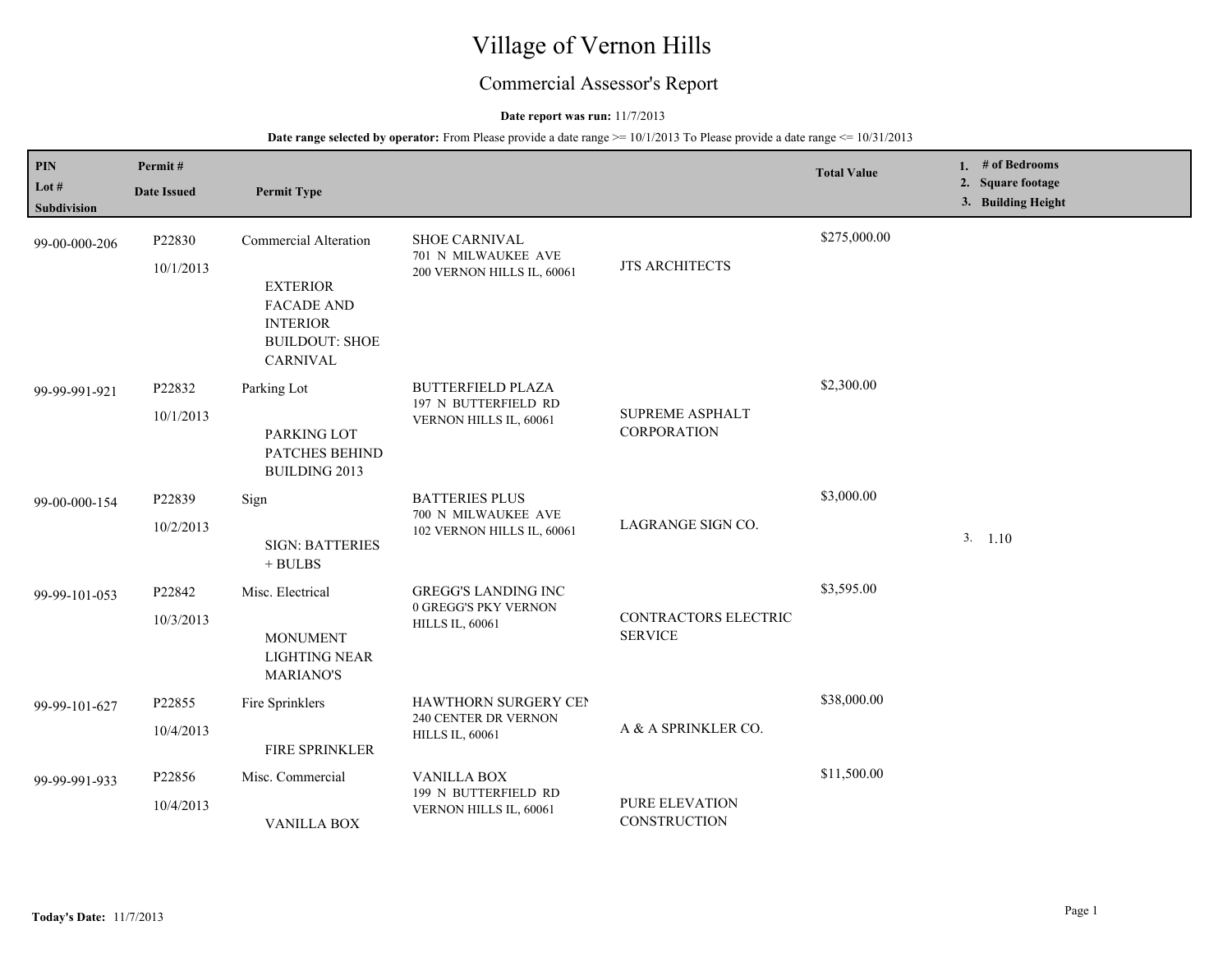| <b>PIN</b><br>Lot $#$<br>Subdivision | Permit#<br><b>Date Issued</b> | <b>Permit Type</b>                                                      |                                                                                   |                        | <b>Total Value</b> | 1. $#$ of Bedrooms<br>2. Square footage<br>3. Building Height |
|--------------------------------------|-------------------------------|-------------------------------------------------------------------------|-----------------------------------------------------------------------------------|------------------------|--------------------|---------------------------------------------------------------|
| 15-04-202-043                        | P22857<br>10/4/2013           | Misc. Commercial<br>MISC SIDEWALK<br><b>REPLACEMENT</b>                 | <b>COLLIERS B&amp;K REMS</b><br>544 N LAKEVIEW PKY<br>VERNON HILLS IL, 60061      |                        | \$40,000.00        |                                                               |
| 99-99-995-496                        | P22859<br>10/7/2013           | Fence<br><b>FENCE</b>                                                   | <b>ERNIE'S WRECKING &amp; TOW</b><br>909 S MILWAUKEE AV<br>VERNON HILLS IL, 60061 | <b>AZTEC FENCE</b>     | \$4,600.00         | 3. 6.00                                                       |
| 99-99-994-356                        | P22860<br>10/7/2013           | Commercial Alteration<br>DAVE & BUSTER'S<br>- COMM<br><b>ALTERATION</b> | DAVE & BUSTER'S<br>424 HAWTHORN CENTER<br>VERNON HILLS IL, 60061                  | LD REEVES & ASSOCIATES | \$3,000,000.00     |                                                               |
| 99-99-100-378                        | P22866<br>10/8/2013           | Certificate of Occupancy<br>CO: HICKORY<br><b>FARMS</b>                 | <b>HICKORY FARMS</b><br>2010 HAWTHORN CENTER<br>VERNON HILLS IL, 60061            |                        |                    |                                                               |
| 99-99-100-860                        | P22869<br>10/8/2013           | Misc. Electrical<br>MISC ELEC -                                         | 1320 MILWAUKEE AVE<br>VERNON HILLS IL, 60061                                      | PETE VOLE              | \$3,500.00         |                                                               |
| 99-99-999-656                        | P22871<br>10/8/2013           | Parking Lot<br>PARKING LOT 2013                                         | <b>SAM'S CLUB</b><br>335 N MILWAUKEE AVE<br>VERNON HILLS IL, 60061                | <b>RABINE PAVING</b>   | \$6,075.00         |                                                               |
| 99-99-993-399                        | P22872<br>10/8/2013           | Parking Lot<br>PARKING LOT<br>PATCHING 2013                             | <b>SUPER TARGET</b><br>313 TOWNLINE RD VERNON<br><b>HILLS IL, 60061</b>           | <b>RABINE PAVING</b>   | \$4,749.00         |                                                               |
| 99-99-101-700                        | P22874<br>10/9/2013           | Fire Alarm<br><b>FIRE ALARM</b>                                         | <b>CHILL BUBBLE TEA</b><br>212 HAWTHORN CENTER<br>VERNON HILLS IL, 60061          | ESSCOE, LLC            | \$3,500.00         |                                                               |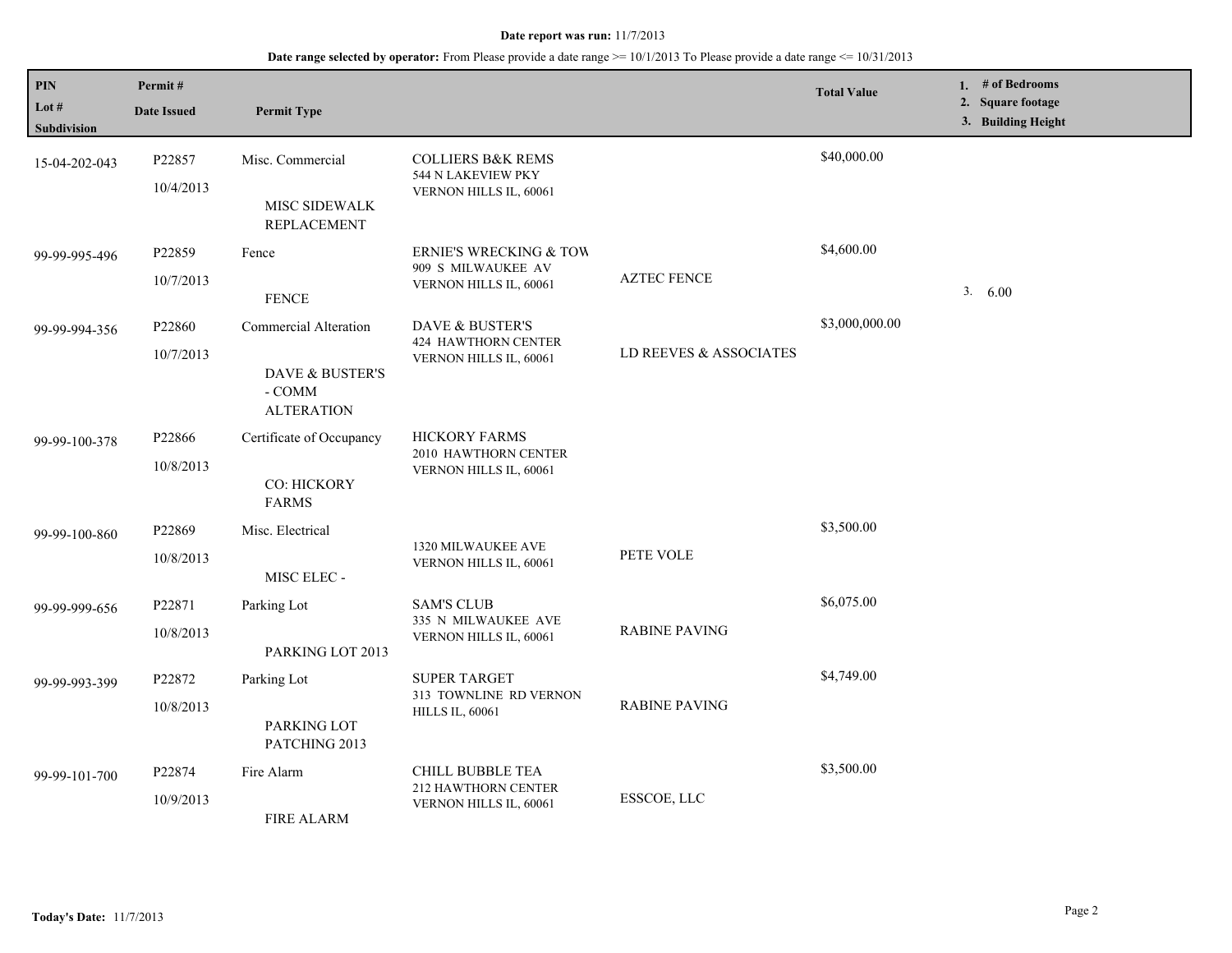| <b>PIN</b><br>Lot $#$<br>Subdivision | Permit#<br><b>Date Issued</b>   | <b>Permit Type</b>                                                                         |                                                                                   |                                                    | <b>Total Value</b> | 1. # of Bedrooms<br>2. Square footage<br>3. Building Height |
|--------------------------------------|---------------------------------|--------------------------------------------------------------------------------------------|-----------------------------------------------------------------------------------|----------------------------------------------------|--------------------|-------------------------------------------------------------|
| 15-09-402-008                        | P <sub>22875</sub><br>10/9/2013 | Misc. Commercial<br><b>AUTOMATION ON</b><br>3 DOORS                                        | ADULT & PEDIATRIC ORTH<br>555 CORPORATE WOODS<br>PKWY VERNON HILLS IL,<br>60061   | <b>ADULT &amp; PEDIATRIC</b><br><b>ORTHOPEDICS</b> | \$6,501.00         |                                                             |
| 99-99-100-859                        | P22876<br>10/9/2013             | Sign<br><b>REAL ESTATE</b><br><b>SIGN</b>                                                  | NAI HIFFMAN COMMERCIA<br>560 E BUNKER CT VERNON<br><b>HILLS IL, 60061</b>         | <b>CNC GRAPHICS</b>                                | \$616.00           | 3.4.00                                                      |
| 99-00-000-712                        | P22877<br>10/9/2013             | Misc. Commercial<br><b>TAKING 2 WALLS</b><br><b>OUT AND ADDING</b><br>3 WALLS              | <b>HH ASSOCIATES</b><br>175 E HAWTHORN PKY<br>suite 325 VERNON HILLS IL,<br>60061 | <b>METRO RESTORATION</b>                           | \$12,000.00        |                                                             |
| 11-33-303-001                        | P22878<br>10/9/2013             | Misc. Commercial<br><b>COFFEE BAR -</b>                                                    | <b>RUST OLEUM CORP</b><br><b>11 HAWTHORN PKWY</b><br>VERNON HILLS IL, 60061       |                                                    | \$28,000.00        |                                                             |
| 15-04-100-004                        | P22879<br>10/9/2013             | Re-Roofing<br><b>REROOF</b>                                                                | <b>CHRIST LUTHERAN CHURC</b><br>595 DEERPATH DR VERNON<br><b>HILLS IL, 60061</b>  | LOCAL ROOFING COMPAN'<br>(UNLTD)                   | \$19,290.00        |                                                             |
| 99-00-000-245                        | P22883<br>10/10/2013            | Parking Lot<br>PARKING LOT<br>PATCHWORK, OTC<br>& N/C PER LF                               | TOYS "R" US<br>555 E TOWNLINE RD 1<br>VERNON HILLS IL, 60061                      | QUALITY BLACKTOP, INC                              | \$5,800.00         |                                                             |
| 99-00-000-240                        | P22891<br>10/10/2013            | Fire Alarm<br><b>FIRE ALARM</b>                                                            | CHICK-FIL-A<br>701 N MILWAUKEE AVE<br>360 VERNON HILLS IL, 60061                  | FIRST DETECTION SYSTEM                             | \$20,000.00        |                                                             |
| 99-00-000-240                        | P22892<br>10/10/2013            | <b>Security System</b><br>Voice/Data<br><b>SECURITY</b><br>SYSTEM, CCTV,<br>VOICE AND DATA | CHICK-FIL-A<br>701 N MILWAUKEE AVE<br>360 VERNON HILLS IL, 60061                  | <b>FIRST DETECTION SYSTEM</b>                      | \$8,000.00         |                                                             |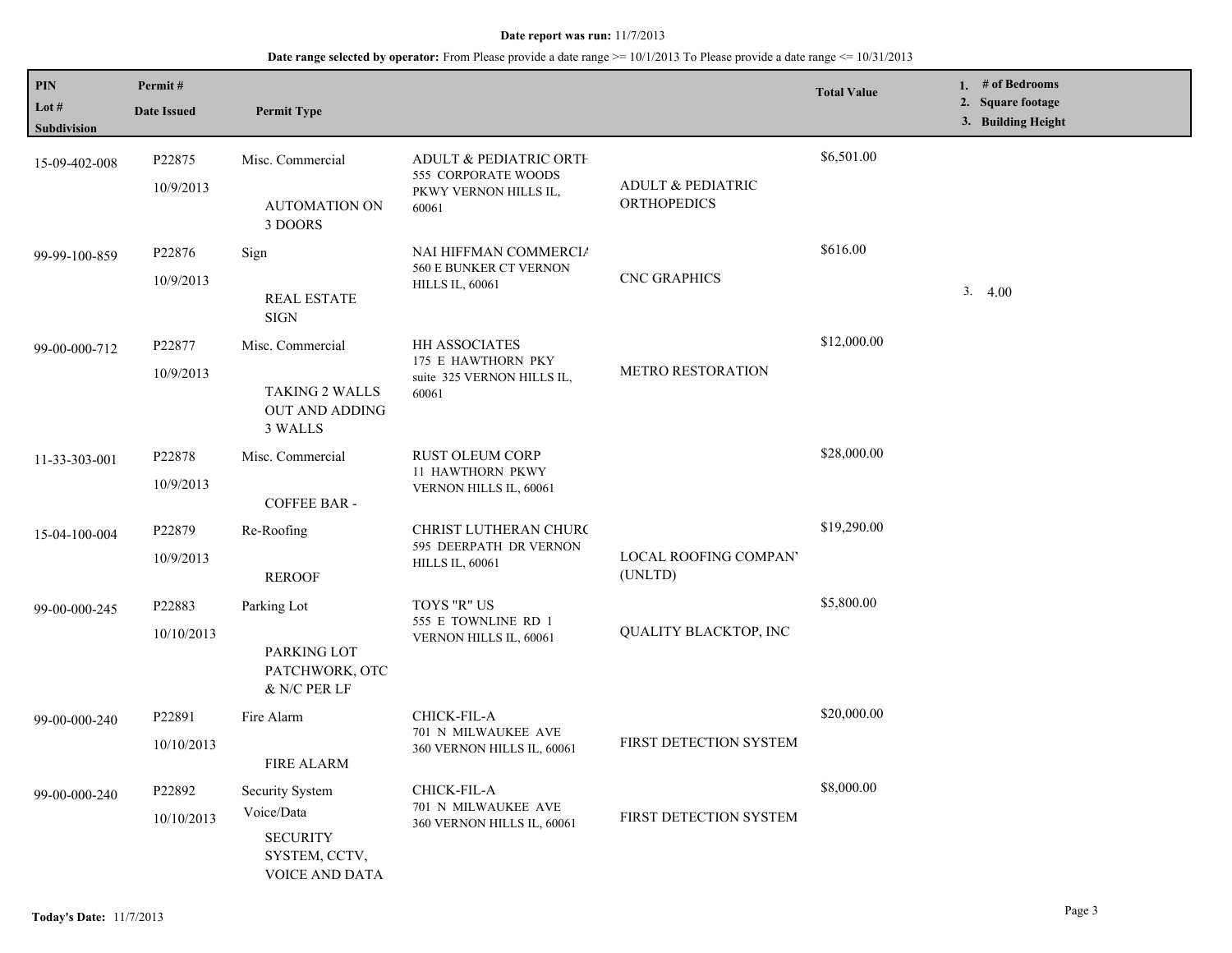| PIN<br>Lot $#$<br>Subdivision                        | Permit#<br><b>Date Issued</b> | <b>Permit Type</b>                                                                                    |                                                                          |                                                       | <b>Total Value</b> | 1. # of Bedrooms<br>2. Square footage<br>3. Building Height |
|------------------------------------------------------|-------------------------------|-------------------------------------------------------------------------------------------------------|--------------------------------------------------------------------------|-------------------------------------------------------|--------------------|-------------------------------------------------------------|
| 99-99-101-700                                        | P22893<br>10/11/2013          | Commercial Alteration<br>REMODEL SPACE -<br><b>CHILL BUBBLE</b><br><b>TEA</b>                         | <b>CHILL BUBBLE TEA</b><br>212 HAWTHORN CENTER<br>VERNON HILLS IL, 60061 |                                                       | \$130,000.00       |                                                             |
| 99-99-100-846                                        | P22895<br>10/11/2013          | Misc. Commercial<br><b>CONSTRUCT AREA</b><br>FOR FUTURE LIFT<br><b>BETWEEN 2ND</b><br>AND 3RD FLOORS. | VERNON SQUARE LOT 6<br>270 CENTER VERNON HILLS<br>IL, 60061              | QUANTUM HOLDINGS, LLC                                 | \$4,000.00         |                                                             |
| 99-99-101-606<br>LOT <sub>48</sub><br>POD 18, LOT 48 | P22896<br>10/11/2013          | Fire Sprinklers<br><b>CHANGE OF FIRE</b><br><b>SPRINKLER</b><br><b>COMPANIES</b>                      | 219 JUSTIN'S VERNON HILLS<br>IL, 60061                                   | LOT <sub>48</sub><br>- 18<br>APEX FIRE PROTECTION, IN | \$10,000.00        |                                                             |
| 99-99-100-161                                        | P22897<br>10/14/2013          | Misc. Electrical<br>480 3 PHASE<br><b>CIRCUIT FOR</b><br>PAINT BOOTH                                  | <b>RUST OLEUM</b><br>859 WEST END CT suite 104<br>VERNON HILLS IL, 60061 | <b>EMMAGE CONSTRUCTION</b>                            | \$3,000.00         |                                                             |
| 99-99-100-161                                        | P22898<br>10/14/2013          | Fire Sprinklers<br>FIRE SPRINKLER<br>FOR PAINT BOOTH                                                  | <b>RUST OLEUM</b><br>859 WEST END CT suite 104<br>VERNON HILLS IL, 60061 | <b>EMMAGE CONSTRUCTION</b>                            | \$3,000.00         |                                                             |
| 99-99-995-478                                        | P22899<br>10/14/2013          | Fire Alarm<br><b>FIRE ALARM</b>                                                                       | CHARLEY'S PHILLY STEAK<br>904 HAWTHORN CENTER<br>VERNON HILLS IL, 60061  | ESSCOE, LLC                                           | \$3,500.00         |                                                             |
| 99-99-100-410                                        | P22902<br>10/15/2013          | Certificate of Occupancy<br>CO: THIRD COAST<br><b>THREADS</b>                                         | THIRD COAST THREADS<br>2035 HAWTHORN CENTER<br>VERNON HILLS IL, 60061    |                                                       |                    |                                                             |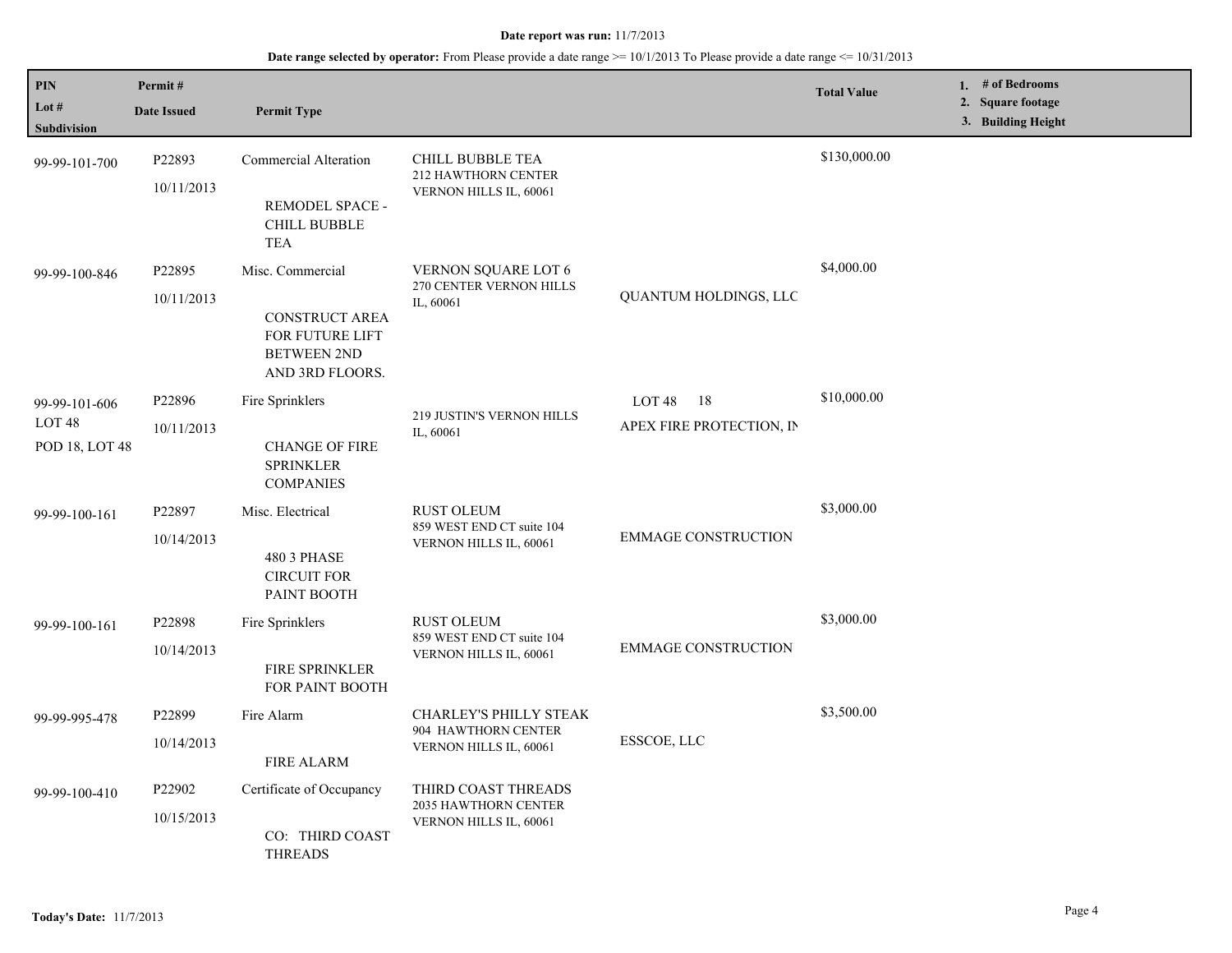| PIN<br>Lot $#$<br>Subdivision | Permit#<br><b>Date Issued</b>    | <b>Permit Type</b>                                                                                       |                                                                            |                                     | <b>Total Value</b> | # of Bedrooms<br>1.<br>2. Square footage<br>3. Building Height |
|-------------------------------|----------------------------------|----------------------------------------------------------------------------------------------------------|----------------------------------------------------------------------------|-------------------------------------|--------------------|----------------------------------------------------------------|
| 99-99-100-423                 | P22904<br>10/15/2013             | Certificate of Occupancy<br>CO: ELEMENTS                                                                 | <b>ELEMENTS</b><br>2110 HAWTHORN CENTER<br>VERNON HILLS IL, 60061          |                                     |                    |                                                                |
| 99-99-992-447                 | P22905<br>10/15/2013             | Certificate of Occupancy<br>CO: THE POPCORN<br><b>FACTORY</b><br>(SEASONAL WHSE<br>STORAGE ONLY)         | THE POPCORN FACTORY<br>220 N FAIRWAY DR<br>VERNON HILLS IL, 60061          |                                     |                    |                                                                |
| 99-00-000-240                 | P <sub>22908</sub><br>10/16/2013 | Mechanical Hood<br>MECHANICAL<br>HOOD & BLACK<br><b>IRON</b>                                             | CHICK-FIL-A<br>701 N MILWAUKEE AVE<br>360 VERNON HILLS IL, 60061           | VALUE PRO MECHANICAL                | \$6,000.00         |                                                                |
| 99-00-000-190                 | P22911<br>10/16/2013             | Certificate of Occupancy<br><b>CERTIFICATE OF</b><br><b>OCCUPANCY</b>                                    | MCDONALD'S CORPORATIO<br>700 N MILWAUKEE AVE<br>147 VERNON HILLS IL, 60061 | MCESSY INVESTMENT<br><b>COMPANY</b> |                    |                                                                |
| 99-99-999-325                 | P22912<br>10/17/2013             | Parking Lot<br>PARKING LOT<br><b>ASPHALT AND</b><br><b>CURB AND</b><br><b>GUTTER WORK</b><br><b>ONLY</b> | WESTFIELD SHOPPINGTOW<br>122 HAWTHORN CENTER<br>VERNON HILLS IL, 60061     | J. A. JOHNSON PAVING                | \$200,000.00       |                                                                |
| 99-99-993-582                 | P22913<br>10/17/2013             | Fire Alarm<br><b>FIRE ALARM</b>                                                                          | <b>LEE NAILS</b><br>326 HAWTHORN CENTER<br>VERNON HILLS IL, 60061          | ESSCOE, LLC                         | \$3,500.00         |                                                                |
| 99-00-000-271                 | P22914<br>10/17/2013             | Fire Alarm<br>FIRE ALARM                                                                                 | <b>RUE 21</b><br>530 HAWTHORN CENTER<br>VERNON HILLS IL, 60061             | ESSCOE, LLC                         | \$3,500.00         |                                                                |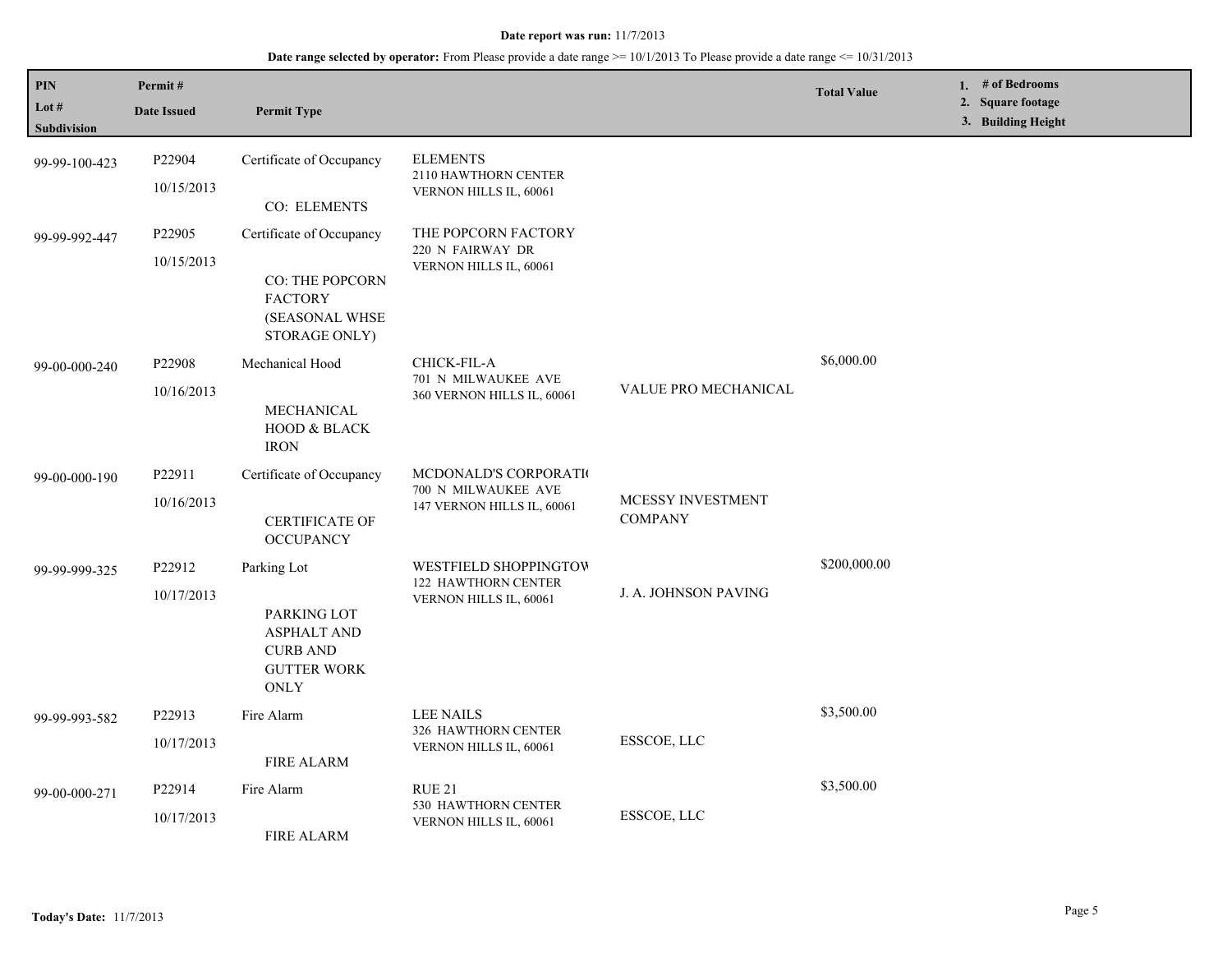| PIN<br>Lot $#$<br>Subdivision | Permit#<br><b>Date Issued</b> | <b>Permit Type</b>                                               |                                                                                |                                           | <b>Total Value</b> | 1. # of Bedrooms<br>2. Square footage<br>3. Building Height |
|-------------------------------|-------------------------------|------------------------------------------------------------------|--------------------------------------------------------------------------------|-------------------------------------------|--------------------|-------------------------------------------------------------|
| 99-99-995-478                 | P22915<br>10/17/2013          | Sign<br><b>SIGN</b>                                              | <b>CHARLEY'S PHILLY STEAK</b><br>904 HAWTHORN CENTER<br>VERNON HILLS IL, 60061 |                                           | \$4,578.00         |                                                             |
| 99-00-000-271                 | P22918<br>10/17/2013          | Sign<br>SIGNS: RUE 21                                            | <b>RUE 21</b><br>530 HAWTHORN CENTER<br>VERNON HILLS IL, 60061                 | <b>BRIGHT LIGHT SIGN</b>                  | \$3,000.00         |                                                             |
| 99-00-000-078                 | P22924<br>10/18/2013          | Sign<br>DEVELOPER SIGN                                           | OAKS OF VERNON HILLS<br>770 ROUTE 45 VERNON<br><b>HILLS IL, 60061</b>          | KINZIE BUILDERS                           | \$1,100.00         | 3.5.00                                                      |
| 99-99-999-910                 | P22925<br>10/18/2013          | Certificate of Occupancy<br><b>CO: KINZIE BLDRS</b>              | KINZIE BUILDERS<br>930 WOODLANDS PKY<br>VERNON HILLS IL, 60061                 |                                           |                    |                                                             |
| 99-99-101-512                 | P22928<br>10/21/2013          | Parking Lot<br>PARKING LOT<br>(COVENTRY,<br>CROMWELL,<br>SUTTON) | MANOR HOMES OF NEW CI<br>0 MANOR HOMES VERNON<br><b>HILLS IL, 60061</b>        | <b>RABINE PAVING</b>                      | \$14,508.00        |                                                             |
| 15-04-201-018                 | P22931<br>10/21/2013          | Parking Lot<br>PARKING LOT<br><b>MAINTENCE</b>                   | <b>TOWNLINE COMMONS</b><br>555 E TOWNLINE RD<br>VERNON HILLS IL, 60061         | CROSS ENGINEERING & AS                    | \$90,000.00        |                                                             |
| 99-99-101-627                 | P22933<br>10/22/2013          | Ansul System<br><b>ANSUL</b>                                     | HAWTHORN SURGERY CEN<br>240 CENTER DR VERNON<br><b>HILLS IL, 60061</b>         | FOX VALLEY FIRE AND SAI<br><b>COMPANY</b> | \$2,900.00         |                                                             |
| 11-33-302-004                 | P22934<br>10/22/2013          | Fire Alarm<br><b>FIRE ALARM</b>                                  | <b>BUCKY'S EXPRESS</b><br>294 TOWNLINE RD VERNON<br><b>HILLS IL, 60061</b>     | FOX VALLEY FIRE AND SAI<br><b>COMPANY</b> | \$4,275.00         |                                                             |
| 99-99-101-700                 | P22942<br>10/23/2013          | Fire Sprinklers<br>FIRE SPRINKLER                                | CHILL BUBBLE TEA<br>212 HAWTHORN CENTER<br>VERNON HILLS IL, 60061              | <b>SHAMROCK FIRE PROTECT</b>              | \$1,200.00         |                                                             |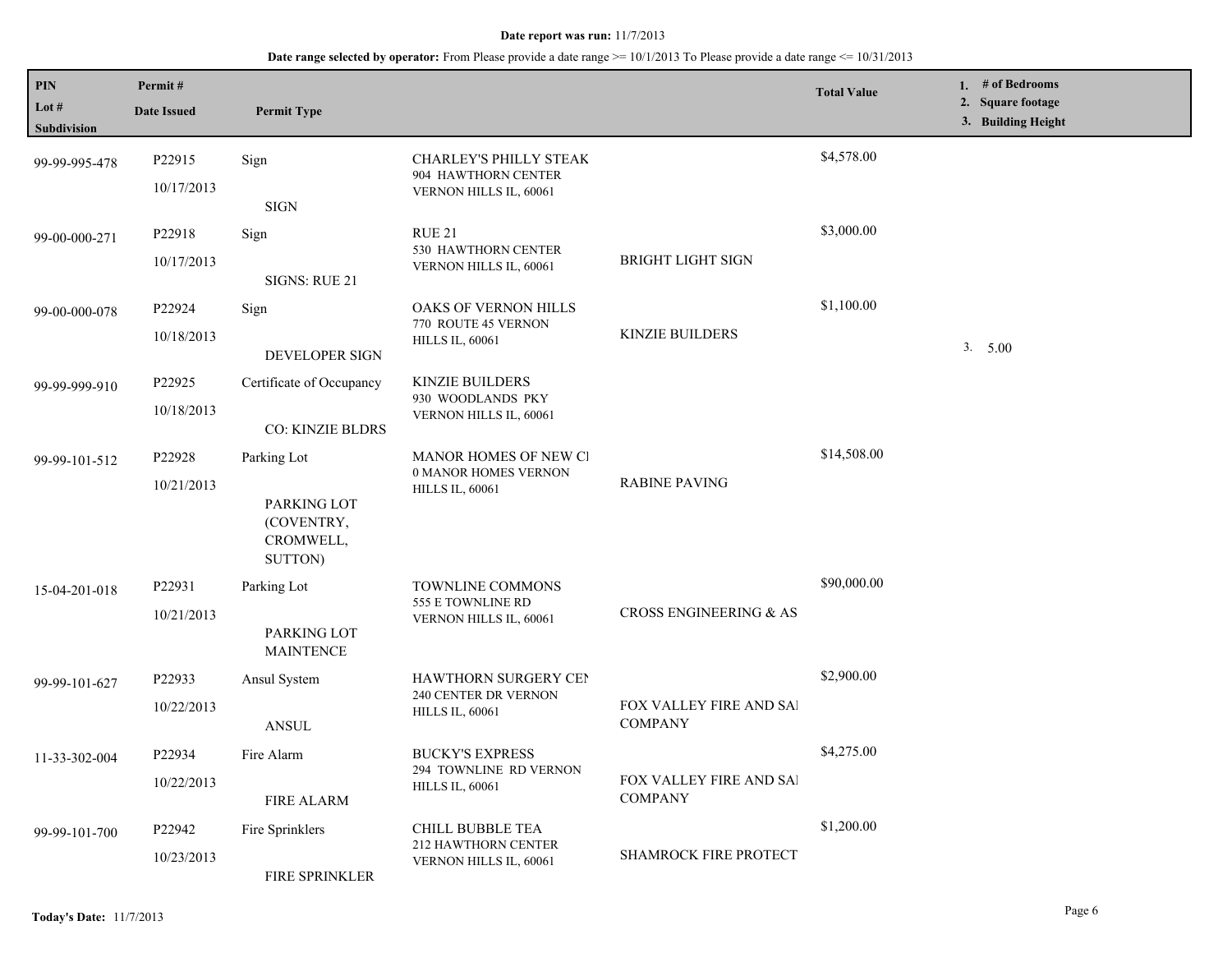| PIN<br>Lot #<br>Subdivision | Permit#<br><b>Date Issued</b> | <b>Permit Type</b>                                                                       |                                                                            |                       | <b>Total Value</b> | 1. $#$ of Bedrooms<br>2. Square footage<br>3. Building Height |
|-----------------------------|-------------------------------|------------------------------------------------------------------------------------------|----------------------------------------------------------------------------|-----------------------|--------------------|---------------------------------------------------------------|
| 99-00-000-271               | P22943<br>10/23/2013          | Fire Sprinklers<br>FIRE SPRINKLER                                                        | RUE 21<br>530 HAWTHORN CENTER<br>VERNON HILLS IL, 60061                    | SHAMROCK FIRE PROTECT | \$10,500.00        |                                                               |
| 99-00-000-271               | P22946<br>10/24/2013          | Voice/Data<br><b>VOICE &amp; DATA</b>                                                    | RUE 21<br>530 HAWTHORN CENTER<br>VERNON HILLS IL, 60061                    | BERRY ELECTRIC CONTRA | \$2,500.00         |                                                               |
| 99-00-000-712               | P22950<br>10/25/2013          | Fire Alarm<br><b>ALTERATIONS TO</b><br><b>FIRE ALARM</b>                                 | HH ASSOCIATES<br>175 E HAWTHORN PKY<br>suite 325 VERNON HILLS IL,<br>60061 | TOTAL FIRE AND SAFETY | \$3,990.00         |                                                               |
| 99-99-010-544               | P22951<br>10/25/2013          | Certificate of Occupancy<br><b>CERTIFICATE OF</b><br><b>OCCUPANCY-FLY</b><br><b>HIGH</b> | <b>FLY HIGH</b><br>1001 HAWTHORN CTR<br>VERNON HILLS IL, 60061             | <b>FLY HIGH</b>       |                    |                                                               |
| 99-99-101-365               | P22952<br>10/25/2013          | Certificate of Occupancy<br><b>CERTIFICATE OF</b><br><b>OCCUPANCY -</b><br>SPLAT BALL    | <b>SPLAT BALL</b><br>9013 HAWTHORN CENTER<br>VERNON HILLS IL, 60061        | <b>SPLAT BALL</b>     |                    |                                                               |
| 99-99-100-266               | P22954<br>10/25/2013          | Certificate of Occupancy<br>CO-BICO                                                      | <b>BICO AUSTRALIA</b><br>1180 HAWTHORN CENTER<br>VERNON HILLS IL, 60061    | <b>BICO AUSTRALIA</b> |                    |                                                               |
| 99-99-101-709               | P22955<br>10/28/2013          | Misc. Commercial<br><b>NEW DOORS</b><br>WHERE NO DOORS<br>WERE & RAMP                    | VANILLA BOX - VOLE INC<br>1320A MILWAUKEE AVE<br>VERNON HILLS IL, 60061    | <b>VOLE INC</b>       | \$13,000.00        |                                                               |
| 99-00-000-171               | P22957<br>10/28/2013          | Fire Alarm<br><b>FIRE ALARM</b>                                                          | <b>COLOR ME MINE</b><br>700 N MILWAUKEE AVE<br>127 VERNON HILLS IL, 60061  | LV-TECH, INC          | \$1,000.00         |                                                               |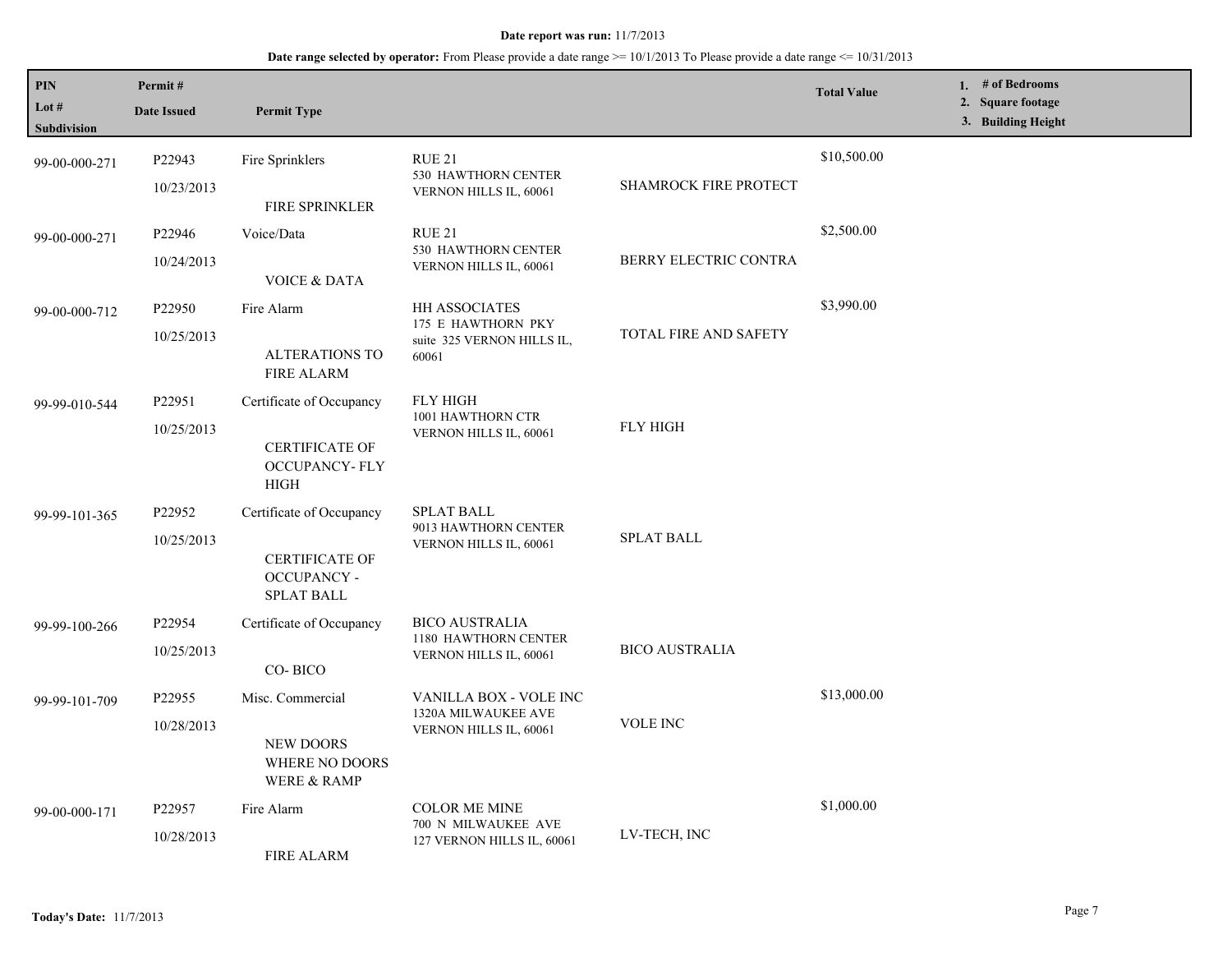| <b>PIN</b><br>Lot $#$<br>Subdivision | Permit#<br><b>Date Issued</b>    | <b>Permit Type</b>                                                                                                   |                                                                                    |                               | <b>Total Value</b> | 1. # of Bedrooms<br>2. Square footage<br>3. Building Height |
|--------------------------------------|----------------------------------|----------------------------------------------------------------------------------------------------------------------|------------------------------------------------------------------------------------|-------------------------------|--------------------|-------------------------------------------------------------|
| 99-00-000-155                        | P22958<br>10/28/2013             | Fire Alarm<br><b>FIRE ALARM</b>                                                                                      | NAPOLEON FIREPLACE SH<br>700 N MILWAUKEE AVE<br>103 VERNON HILLS IL, 60061         | LV-TECH, INC                  | \$3,000.00         |                                                             |
| 99-99-100-417                        | P22959<br>10/28/2013             | Certificate of Occupancy<br><b>CO: POLAR X</b><br>(ORNAMENTS_                                                        | POLAR X<br>1010 HAWTHORN CENTER<br>VERNON HILLS IL, 60061                          |                               |                    |                                                             |
| 99-00-000-175                        | P22961<br>10/28/2013             | Commercial Alteration<br><b>NEW</b><br><b>RESTAURANT -</b><br><b>SEASONS OF</b><br><b>JAPAN</b><br><b>RESTAURANT</b> | <b>SEASONS OF JAPAN RESTU</b><br>700 N MILWAUKEE AVE<br>132 VERNON HILLS IL, 60061 | <b>SEASONS OF JAPAN RESTU</b> | \$290,000.00       |                                                             |
| 99-99-999-284                        | P <sub>22965</sub><br>10/29/2013 | Sign<br>WALL SIGN:<br><b>LAKEVIEW</b><br><b>FITNESS</b>                                                              | <b>LAKEVIEW FITNESS</b><br>700 N LAKEVIEW PKY<br>VERNON HILLS IL, 60061            | <b>IMAGEFX CORP</b>           | \$3,100.00         | 3.800                                                       |
| 99-00-000-712                        | P22967<br>10/29/2013             | Misc. Electrical<br><b>WORKSTATION</b><br>CIRCUITS/CONDUI<br><b>T RUNS</b>                                           | HH ASSOCIATES<br>175 E HAWTHORN PKY<br>suite 325 VERNON HILLS IL,<br>60061         | <b>LOMBARDI ELECTRIC</b>      | \$3,500.00         |                                                             |
| 99-00-000-712                        | P22968<br>10/29/2013             | Voice/Data<br><b>VOICE AND DATA</b>                                                                                  | HH ASSOCIATES<br>175 E HAWTHORN PKY<br>suite 325 VERNON HILLS IL,<br>60061         | LOMBARDI ELECTRIC             | \$9,850.00         |                                                             |
| 11-33-303-001                        | P22970<br>10/29/2013             | Misc. Commercial<br>CONSTRUCTION<br><b>TRAILER</b>                                                                   | 11 HAWTHORN PKWY<br>VERNON HILLS IL, 60061                                         | THE HEZNER CORPORATIO         | \$1,250.00         |                                                             |